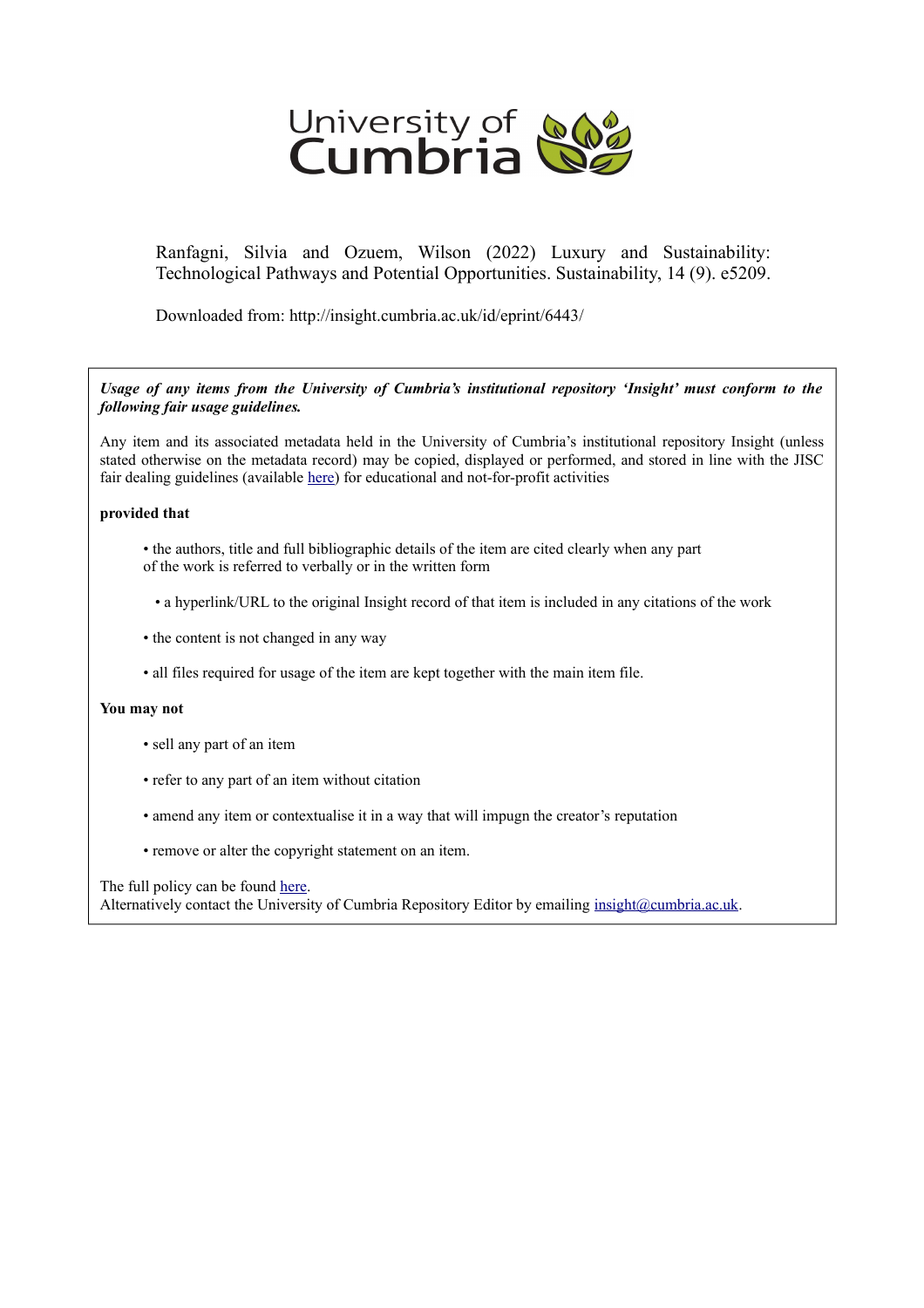



# *Editorial* **Luxury and Sustainability: Technological Pathways and Potential Opportunities**

**Silvia Ranfagni 1,\* and Wilson Ozuem <sup>2</sup>**

- <sup>1</sup> Dipartimento di Scienze per l'Economia e l'Impresa (DISEI), University of Florence (UNIFI), 50144 Florence, Italy
- 2 Institute of Business, Industry and Leadership, University of Cumbria, Lancaster LA1 3JD, UK; wilson.ozuem@cumbria.ac.uk
- **\*** Correspondence: silvia.ranfagni@unifi.it

# **1. Introduction**

Emerging technologies have the potential to create new industries and transform existing ones, particularly the promotion of sustainable transitions in the luxury fashion industry [\[1\]](#page-9-0). The evolving COVID-19 pandemic has caused profound changes in the worldwide economic scenario, changing global consumers' priorities and expectations of positive influences exerted by business activities. In this vein, the epidemic crisis has acted as an accelerator for the transformation of companies towards value creation to meet sustainability requirements.

The pandemic has compelled all industries to become more sustainable, including the luxury industry. COVID-19 has indeed accelerated a transformational shift in the luxury industry to the 2030 United Nations Agenda in order to respond to the interests of the new generations who demand information on the social and environmental commitments of luxury brands [\[2\]](#page-9-1). In fact, many luxury companies have been accused of being slow to address social and environmental issues [\[3\]](#page-9-2) and of having unsustainable behaviours (i.e., usage of nonreusable materials or endangered animals' skins, etc.). In particular, the luxury segments of fashion and textiles are considered the second-highest responsible for global carbon emissions just next to the oil industry. Luxury firms are being coerced by governments, non-governmental organizations, customers, and media into reducing the damage caused by the luxury supply chain [\[4\]](#page-9-3). These aspects are compromising the value of luxury brands, and customers are beginning to boycott these brands. In addition, the scarcity of resources in the face of growing demand makes sustainable practices in the luxury industry a critical need [\[5\]](#page-9-4).

Therefore, more and more luxury companies are strengthening the nexus between sustainability pillars (i.e., environmental, economic, and social) by undertaking a more ethical pathway. Such firms are engaging in an ecological transformation of their value chain (from raw materials sourcing, production, logistics, and HR management to retailing and post-purchase recycling) by innovating their technology, procurement, production, packaging, operations, logistics, retailing, reuse, and recycling systems. In addition, luxury companies are absorbing sustainability issues in their medium- and long-term strategies, and they are externally communicating their efforts related to Sustainable Development Goals (SDGs) [\[6\]](#page-9-5).

Based on these premises, a deep knowledge of the links between luxury and sustainability is crucial because sustainable luxury could enhance businesses' competitiveness as well as contribute to the transition towards a more sustainable way of living. Luxury is indeed considered an industry model, which is able to influence societal trends on a broad scale [\[7\]](#page-9-6). There is a need to consider how luxury could truly embody sustainability in harmony with its traditional image and values, as well as maintain authentic value in the eyes of consumers. In the light of recent economic challenges, emerging technologies are



**Citation:** Ranfagni, S.; Ozuem, W. Luxury and Sustainability: Technological Pathways and Potential Opportunities. *Sustainability* **2022**, *14*, 5209. [https://doi.org/10.3390/](https://doi.org/10.3390/su14095209) [su14095209](https://doi.org/10.3390/su14095209)

Received: 7 April 2022 Accepted: 17 April 2022 Published: 26 April 2022

**Publisher's Note:** MDPI stays neutral with regard to jurisdictional claims in published maps and institutional affiliations.



**Copyright:** © 2022 by the authors. Licensee MDPI, Basel, Switzerland. This article is an open access article distributed under the terms and conditions of the Creative Commons Attribution (CC BY) license [\(https://](https://creativecommons.org/licenses/by/4.0/) [creativecommons.org/licenses/by/](https://creativecommons.org/licenses/by/4.0/)  $4.0/$ ).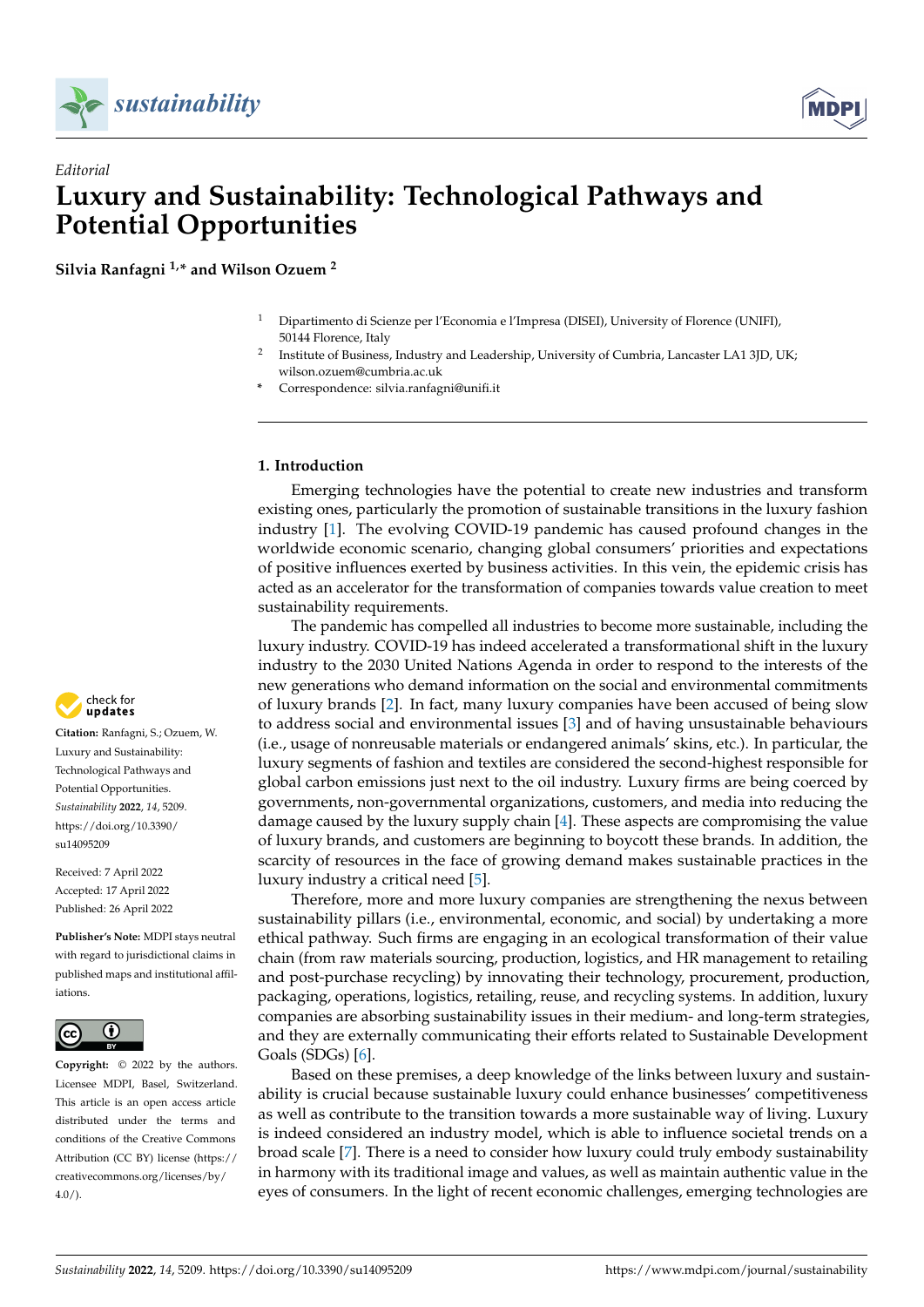catalysts and enablers that can convey sustainability to e-luxury consumers and brands. For years, luxury companies have been facing the issue of communicating their brand values to their consumers to give them a greater understanding of the brand as a whole. In addition, digital channels are particularly appealing to Generation Y and Generation Z consumers, who are also the most sustainability-conscious segment [\[8\]](#page-9-7). By embracing sustainability and successfully communicating their sustainability initiatives through diverse digital environments and touchpoints, companies can initiate a continuous virtuous cycle, where the brand is sensitizing consumers to sustainability, and the brand is in turn sensitized to specific causes or issues.

Regarding the remainder of this chapter, definitions of luxury and sustainability are provided to establish understanding of the key terms. Then, the compatibility between luxury and sustainability is explored. Finally, contributions to the collective volume are discussed to shed light on the forced or natural combination of both concepts.

#### **2. Defining Luxury**

The nomadic and multipurpose nature of luxury makes it particularly difficult to define. Definitions of luxury abound since it is a relative concept and therefore is multidimensional. Generally speaking, luxury is associated with the following dimensions [\[8\]](#page-9-7): (i) supreme quality linked to a better look, generous warranty, and sophisticated packaging; (ii) high price; (iii) scarcity and uniqueness due to the adoption of special components and skills for implementing both manufacturing and delivery processes; (iv) products and the context surrounding the products should exert a strong aesthetic appeal; (v) hedonism associated with the pleasurable experience provided by a luxury product; (vi) ancestral heritage and long history; (vii) superfluousness or uselessness to survival; (viii) exclusivity, in terms of difficulty to acquire a rare luxury product; and (ix) a unique, different, and strongly positioned brand image.

The perceptions of these dimensions have fluctuated and evolved over time [\[9\]](#page-9-8) because luxury is not static: It takes on different forms and meanings in relation to the context of space and time. In this regard, Dubois et al. [\[10\]](#page-9-9) suggested that luxury is a derivative of the Latin term "luxus", which implies an indulgent, lavish, or excessive lifestyle, with connotations of prosperity and elitism through the adoption of non-necessities. These aspects flow into a traditional conceptualization of luxury that characterizes the wealthy classes. Advances arising from the Industrial Revolution improved the standard of living in general, which led to new definitions of luxury [\[11\]](#page-10-0). The new luxury included affordable and large-scale commodities and services that have a premium position in the market and are targeted at mass segments of consumers. The availability of luxury items to the majority is the basis of the accessible luxury that is complemented by the concept of masstige (mass + prestige), according to which mass consumers seek prestige status at an affordable price [\[12\]](#page-10-1). Using this logic, the meaning of luxury shifts from what the product is (i.e., set of attributes) to what it represents in terms of the psychological and emotional experience of consumers [\[13\]](#page-10-2).

The endless number of extant definitions of luxury is also due to the multiple perspectives adopted to delimit the concept's boundaries [\[14\]](#page-10-3). For instance, from a brand perspective, a luxury brand has been defined as a branded product or service that has high quality, a prestigious image, and a premium price, which provides authentic value (functional or emotional) and a deep connection with the customer [\[15\]](#page-10-4). From a consumer perspective, luxury has been defined as a subjective contextual interpretation of a lived experience [\[16\]](#page-10-5). Table [1](#page-3-0) summarizes some studies' conceptualizations of luxury based on the attributes or dimensions associated with it.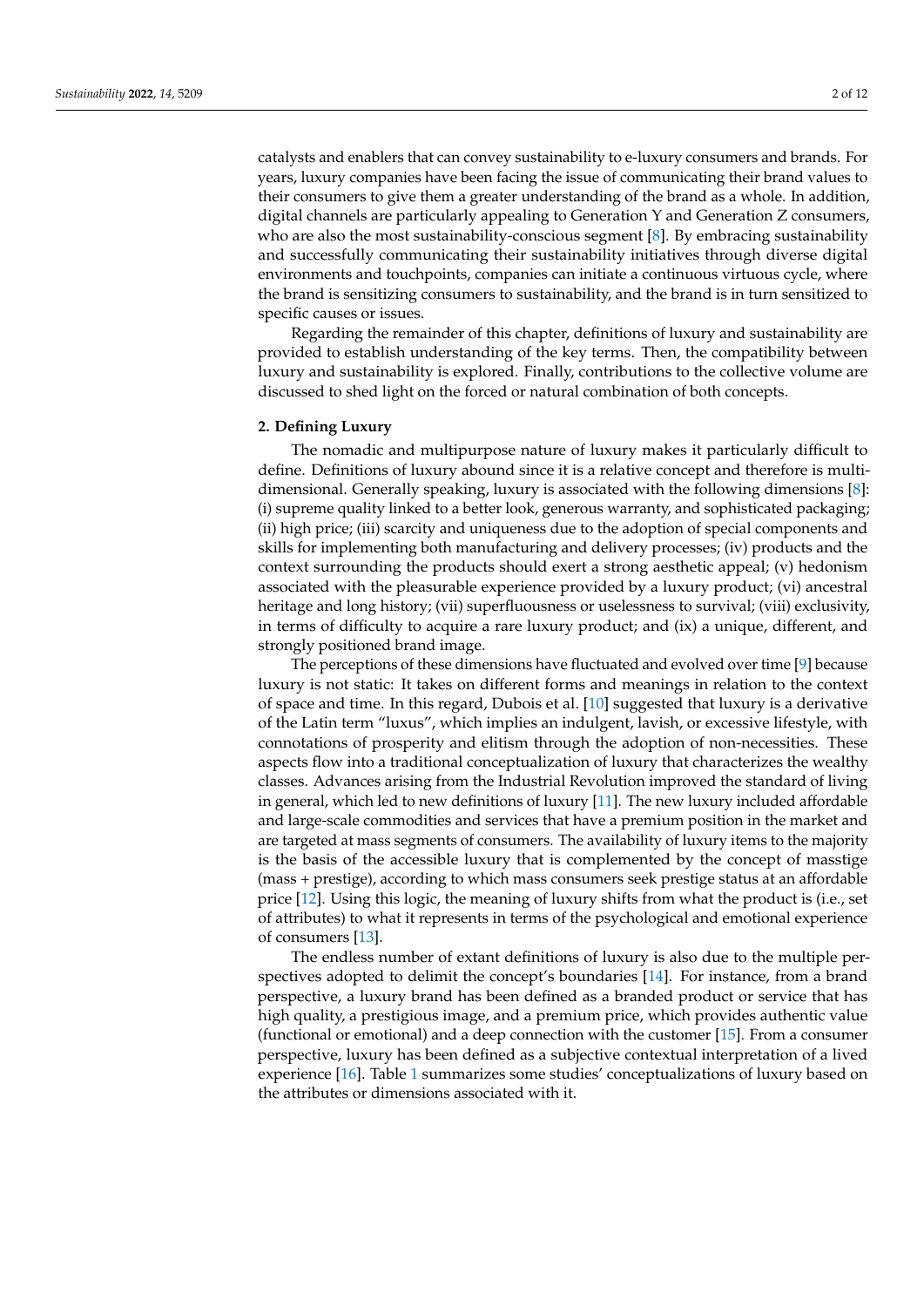| Author(s)                  | Description                                                                                                                                                                                                                                                                                                                                      | <b>Research Focus</b> |
|----------------------------|--------------------------------------------------------------------------------------------------------------------------------------------------------------------------------------------------------------------------------------------------------------------------------------------------------------------------------------------------|-----------------------|
| Dubois and Paternault [17] | Luxury products enable consumers to achieve their<br>"dream value", which is provided by the products.                                                                                                                                                                                                                                           | Luxury product        |
| Kapferer <sup>[18]</sup>   | The word luxury has different meanings: It can be an<br>impression, which is subject; it can also be a concept or<br>category; it can also be a term associated with moral<br>disapproval. Luxury brands are multifaceted,<br>comprising beauty, quality, exclusivity, sensuality,<br>history, uniqueness, high price, artistry, and creativity. | Luxury brand          |
| Nueno and Quelch [19]      | Luxury brands are defined as brands where the ratio<br>between functional utility and price is low, and the<br>ratio between intangible and situational utility to price<br>is high. Luxury brands provide a sense of indulgence,<br>irrespective of the cost.                                                                                   | Luxury brand          |
| Vigneron and Johnson [20]  | Luxury brands are a type of prestige brand providing<br>interpersonal values such as conspicuousness,<br>uniqueness, and social value and personal values such<br>as hedonic or emotional and quality value.                                                                                                                                     | Luxury brand          |
| Phau and Prendergast [21]  | Luxury brands have a distinguished brand identity<br>with elevated brand awareness and quality, they are<br>exclusive, and they are able to maintain sales and<br>preserve customer loyalty.                                                                                                                                                     | Luxury brand          |
| Dubois et al. (2001) [22]  | Luxury has six characteristics, namely: high price,<br>quality, uniqueness and scarcity, attractiveness, history,<br>and extravagance.                                                                                                                                                                                                           | Luxury                |
| Vickers and Renand [23]    | Luxury goods can be conceptualized and<br>differentiated from non-luxury ones by the<br>instrumental performance exhibited, which is mainly<br>measured by symbolic, experientialism, and<br>functionalism interactionism.                                                                                                                       | Luxury product        |
| Vigneron and Johnson [24]  | Luxury is multidimensional and controlled by factors<br>such as quality, uniqueness, conspicuousness,<br>extended self, and hedonism.                                                                                                                                                                                                            | Luxury                |
| Beverland [25]             | Luxury brand has six brand components: product<br>integrity, value-driven emergence, culture, marketing,<br>history, and endorsement.                                                                                                                                                                                                            | Luxury brand          |
| Okonkwo <sup>[26]</sup>    | Luxury products include characteristics such as<br>exclusivity, controlled limitedness, high price and<br>quality, enhanced brand identity, emotional appeal,<br>creativity, art, originality.                                                                                                                                                   | Luxury product        |
| Wiedmann et al. [27]       | Luxury can be conceptualized based on value, namely:<br>financial, functional, individual, and social value.                                                                                                                                                                                                                                     | Luxury                |
| Berthon et al. [28]        | Luxury can be conceptualized more by objective<br>(material), collective (social), and subjective<br>(individual) dimensions. It is more than a list of<br>characteristics or attributes. Luxury products provide<br>symbolic, experiential, and functional value.                                                                               | Luxury                |

<span id="page-3-0"></span>**Table 1.** Definitions of luxury: An overview.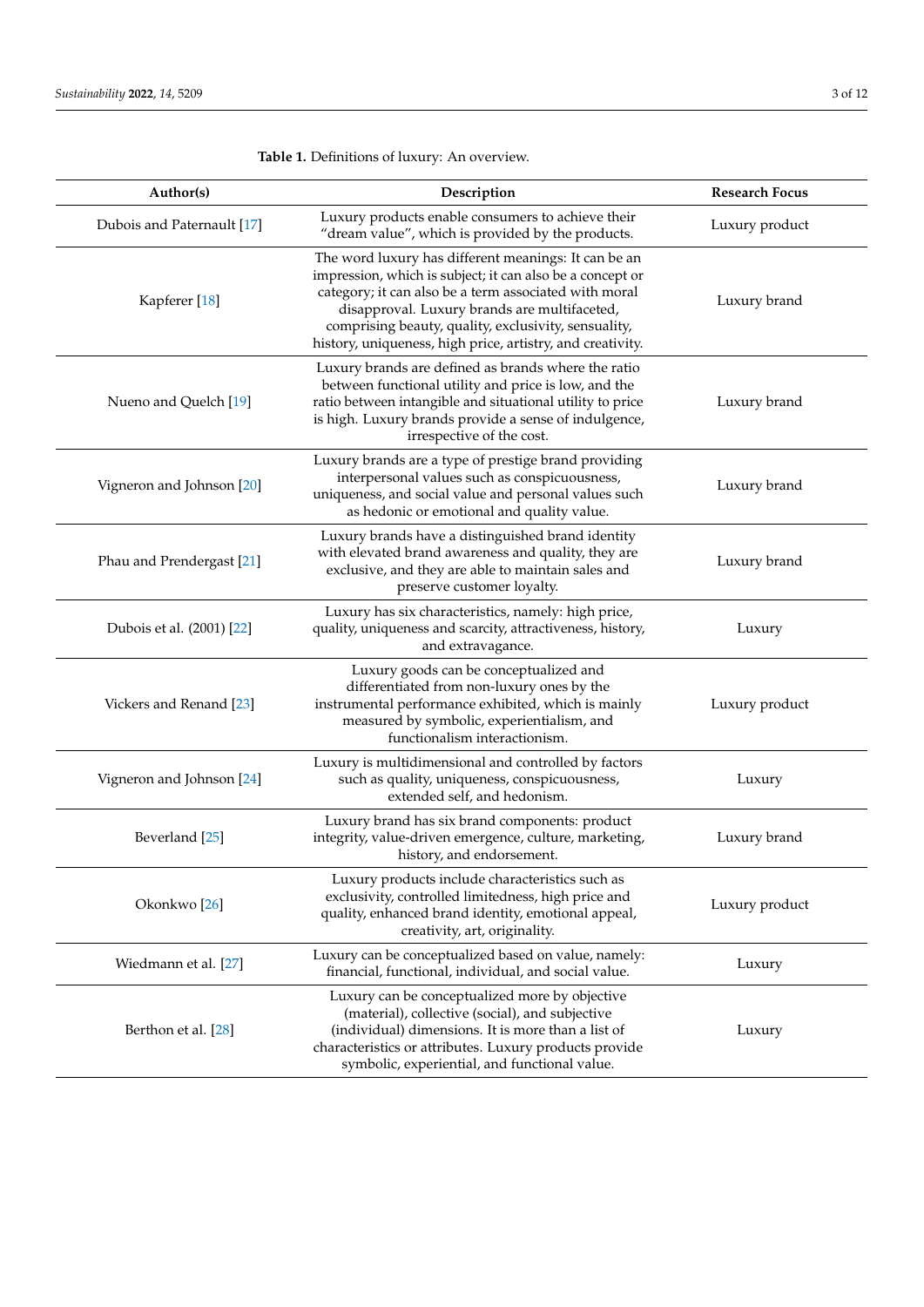| Author(s)                      | Description                                                                                                                                                                                                                                                                                                                                                | <b>Research Focus</b> |
|--------------------------------|------------------------------------------------------------------------------------------------------------------------------------------------------------------------------------------------------------------------------------------------------------------------------------------------------------------------------------------------------------|-----------------------|
| Keller <sup>[29]</sup>         | Luxury brands exhibit 10 attributes; popular among<br>them are superior quality, image, and price.                                                                                                                                                                                                                                                         | Luxury brand          |
| Hagtvedt and Patrick [30]      | Luxury brands can be conceptualized as brands that<br>have premium goods, which give pleasure to<br>consumers and connect with them at an<br>emotional level.                                                                                                                                                                                              | Luxury brand          |
| Fionda and Moore [31]          | The authors identified nine dimensions of the luxury<br>brand: exclusivity, high price, history, culture,<br>enhanced brand identity, product integrity, strong<br>brand elements, strategy, and controlled limitedness.                                                                                                                                   | Luxury brand          |
| Juggessur and Cohen [32]       | The terms "luxury" and "prestige" are synonyms;<br>luxury brands have intangible value and superior<br>design, status, quality, and fashion.                                                                                                                                                                                                               | Luxury                |
| Kapferer and Bastien [33]      | Luxury is a social phenomenon; it is a tool for creating<br>social distance. It is multisensory and experiential;<br>qualitative over quantitative; hedonic<br>over functionality.                                                                                                                                                                         | Luxury                |
| Tynan et al. [34]              | Luxury brands are brands that provide non-essential<br>products and services, which have attributes such as<br>high price, quality, originality, exclusivity, rarity, and<br>prestige, and offer value, such as experiential,<br>functional, psychological, and symbolic.                                                                                  | Luxury brand          |
| Kauppinen-Räisänen et al. [16] | Luxury is a subjective contextual interpretation of a<br>lived experience, as opposed to being embedded<br>within the offering itself.                                                                                                                                                                                                                     | Luxury                |
| Ko et al. [15]                 | Luxury brand is a branded product or service that<br>consumers perceive to: be of high quality; offer<br>authentic value via desired benefits, whether<br>functional or emotional; have a prestigious image<br>within the market; be worthy of commanding a<br>premium price; be capable of inspiring a deep<br>connection or resonance with the consumer. | Luxury brand          |

**Table 1.** *Cont.*

Source: Adapted from Sharma et al. [\[35\]](#page-10-24).

The most recent contributions to the luxury literature tend to stress the importance of the experience as an attribute. Atwal and Williams [\[36\]](#page-10-25) stated that luxury itself embodies the "Experience" concept. Kapferer [\[37\]](#page-10-26) stressed that the need for luxury brands to be perceived as "exclusive" by their customers is strongly dependent on the design of new and satisfying experiences. Such experiences must be consistent and integrated in order to appeal to increasingly demanding omnichannel consumers [\[38\]](#page-10-27) as well as fully coherent with the brand's distinguishing values (e.g., its signature, story, heritage) [\[39\]](#page-10-28). Although luxury brands have remained, for many years, deeply attached to the offline channel and to the flagship store, seen as a place for celebrating the brand and to deliver memorable customer experiences [\[40\]](#page-10-29), the disruptions of recent years have encouraged most companies to fully embrace a digital transformation. Luxury brands have by now overcome an initial reluctance to accept digital transformation, which originated from a limited experience with digital touchpoints, the conceptualization of the store as the brand's embodiment [\[28\]](#page-10-17), and from difficulties in opening a dialogue with younger, digitally native generations. It is probably the twofold need to reach new and dynamic targets while not alienating existing target groups [\[41\]](#page-10-30) that led luxury brands to experiment with various digital solutions and completely redesign their online engagement strategies, so as to appeal to new and traditional segments. This issue is also known as "the Internet dilemma" [\[42\]](#page-10-31) and represents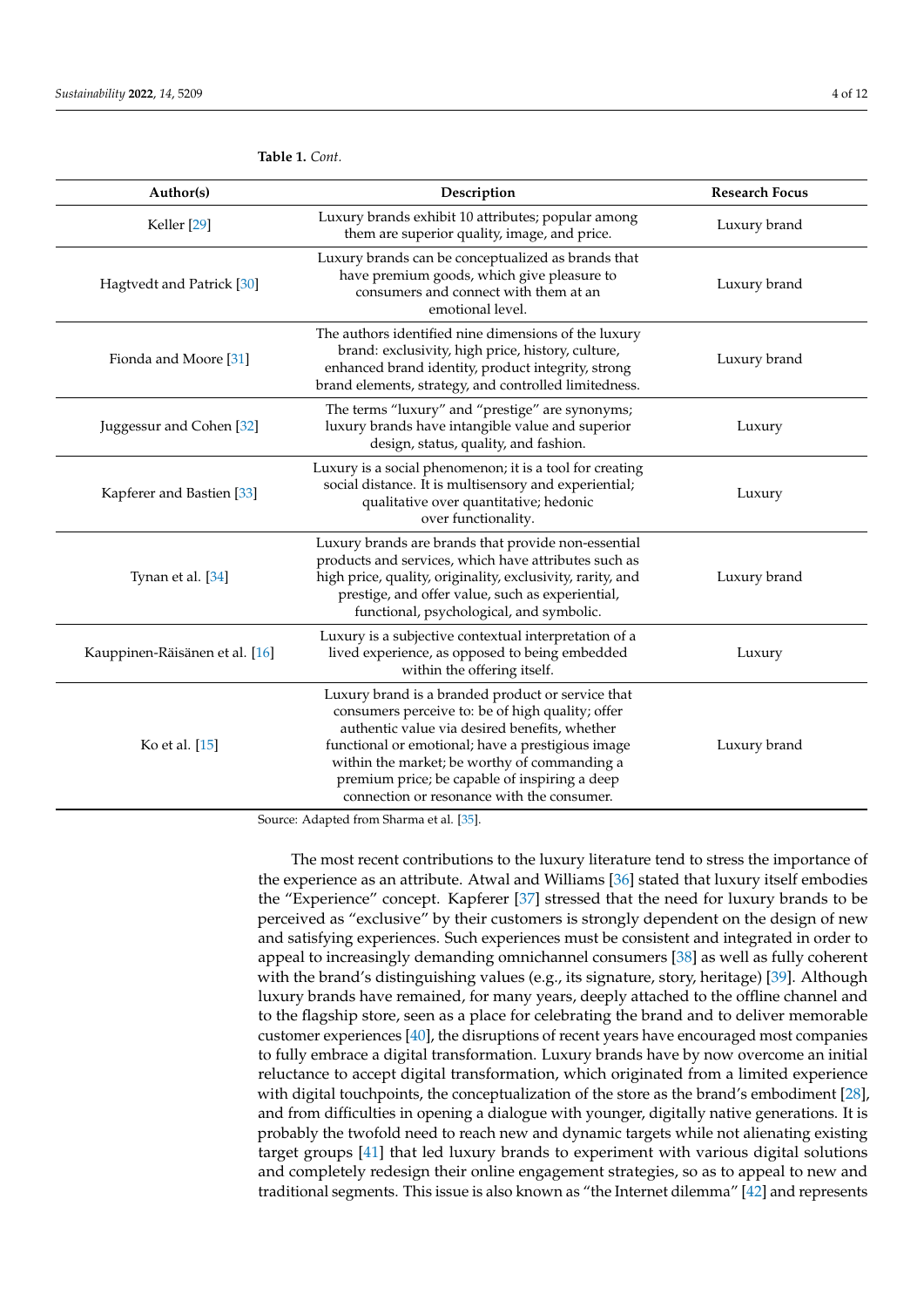luxury brands being torn between maintaining their exclusive image and being exposed on open digital environments (e.g., social media, online communities, marketspaces). On the one hand, this has been negatively associated with luxury democratization; on the other, it has led luxury brands to embrace new values and trends while experimenting with new technologies [\[43\]](#page-10-32).

## **3. Framing Sustainability**

The basis of sustainable development and sustainability were established in the late 1980s by the World Commission on Environment and Development (i.e., The Brundtland Commission). It defined sustainable development as "the development that meets the needs of the present without compromising the ability of future generations to meet their own needs" [\[44\]](#page-10-33) (p. 43). In the same direction, sustainability was intended as a permanent sustainable development of economic, social, and ecologic aspects of human existence [\[45\]](#page-10-34). Since the introduction of sustainability to the international policy discourse, there has been growing interest in the theme of sustainability, which contributed to an evolution of the concept in the following years. In 2015, the 2030 Agenda of the United Nations established 17 SDGs aimed at expanding previous efforts to eradicate poverty, increase development in poor countries, and decrease the human footprint before 2030 [\[46\]](#page-10-35). All actors are asked to pursue the SDGs; in particular, businesses are urged to develop socially and environmentally sustainable business models with which to make a significant contribution to the achievement of the 2030 Agenda. To respond to these expectations, the triple bottom line (TBL) approach [\[47\]](#page-11-0) has been increasingly adopted by companies because it simultaneously focuses on economic, social, and environmental concerns, which are consistent with the 2030 Agenda.

At the same time, a proliferation of publications on sustainability occurred in the last decades to such an extent that sustainability science could be considered a distinct field [\[48\]](#page-11-1). However, there is no general consensus regarding the conceptualization of sustainability due to the complexity and dynamism of the concept, which may vary depending on the specific characteristics of the context as well as changes that may occur over time [\[46\]](#page-10-35). To synthesize the different interpretations of this concept, a wider and generalized definition of sustainability that stems from environmental social, organizational, and economic dimensions [\[49\]](#page-11-2) given in Table [2.](#page-5-0)

| <b>Dimensions</b> | Description                                                                                                                                                                                                    | Author(s)                                                     |
|-------------------|----------------------------------------------------------------------------------------------------------------------------------------------------------------------------------------------------------------|---------------------------------------------------------------|
| Environmental     | Sustainability as respect for the environment and<br>for all its resources                                                                                                                                     | Berns et al. [50]; Pullman et al. [51]                        |
| Social            | Sustainability as corporate social responsibility.<br>There may follow a "corporate sustainability"<br>aimed at meeting long-term stakeholders' needs                                                          | Dyllick and Hockerts [52]; Montiel [53];<br>Closs et al. [49] |
| Organizational    | Sustainability as a firm's core ideology, driving<br>corporate behaviours. Its legitimation requires the<br>sharing of sustainable business principles among<br>stakeholders and all the supply chain's actors | Closs et al. $[49]$                                           |
| Economic          | Sustainability as a source of positive performance.<br>This implies the preservation of a<br>sustainability-oriented culture in the firm and in<br>all its interacting economic subjects                       | Margolis and Walsh [54]; Ambec and<br>Lanoies [55]            |
|                   | Source: Adapted from Guercini and Ranfagni [56].                                                                                                                                                               |                                                               |

<span id="page-5-0"></span>**Table 2.** Dimensions of sustainability.

Source: Adapted from Guercini and Ranfagni [\[56\]](#page-11-9).

The environmental dimension of sustainability sustains the conservation and proper use of air, water, and land resources; the regeneration of renewable resources; the substitutability of non-renewable resources; and compliance with the assimilative capacity of hazardous or polluting substances [\[57\]](#page-11-10). Environmental sustainability creates both ad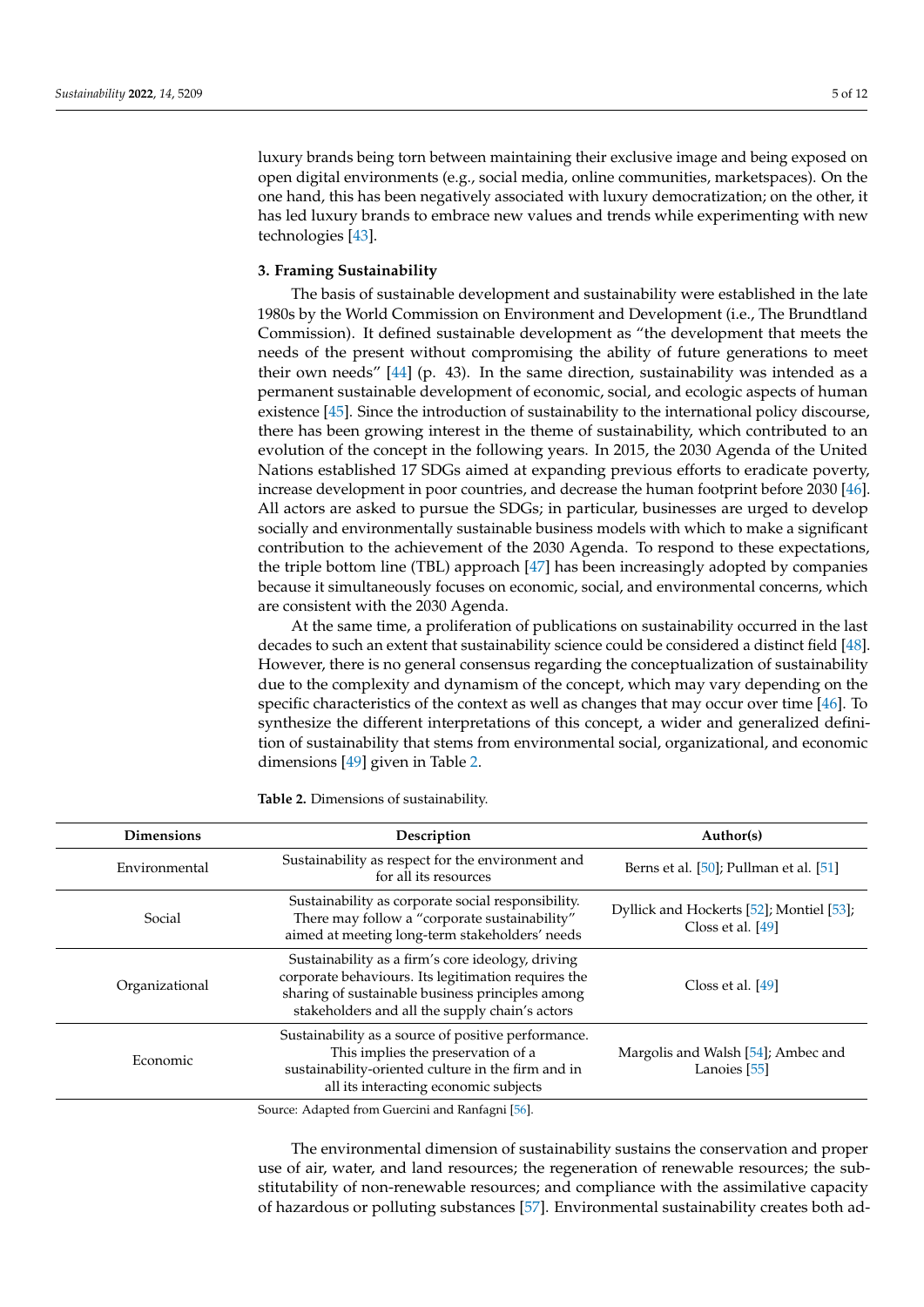vantages and disadvantages for firms. An improvement in operational performance (cost savings on energy/water usage, reduction in wastage), social outcomes (stakeholder satisfaction and trust), and strategic benefits (flexibility and improved competitiveness) are the most common advantages [\[58\]](#page-11-11). At the same time, extra time to follow burdensome bureaucratic procedures, and extra costs relating to environmental audit and assurance and/or for the adoption of new technology represent the main disadvantages [\[58\]](#page-11-11). The social dimension of sustainability concerns the well-being of people and communities, ensures an equally distributed level of human well-being (security, health, and education), and promotes an egalitarian society by reducing poverty, disparity in access to resources for consumption, and unfair working conditions [\[49\]](#page-11-2). The organizational dimension of sustainability is linked to the capability of an organization to contribute to sustainable development delivering simultaneously economic, social, and environmental benefits (the so-called TBL) [\[59\]](#page-11-12). This is possible if sustainability is incorporated in the firm's core ideology [\[49\]](#page-11-2), constituting a business philosophy. The economic dimension of sustainability embraces two distinct aspects: one relating to conventional financial performance (e.g., cost reductions) and the other relating to the economic interests of external stakeholders, such as a broad-based improvement in economic well-being and standard of living [\[60\]](#page-11-13). Environmental, social, organizational, and economic sustainability dimensions are synergistic and not antagonistic [\[61\]](#page-11-14). Thus, there is currently a growing recognition of the need to adopt a more holistic view of sustainability.

#### **4. Matching Luxury and Sustainability**

Luxury is not traditionally associated with sustainability, so much so that the two concepts are perceived as oxymoronic. A decade ago, luxury and sustainability appeared to be conflicting topics due to their opposite nature [\[14\]](#page-10-3). Specifically, luxury is related to an excessive, exclusive, and prestigious lifestyle, whereas sustainability is connected to a frugal lifestyle aimed at reducing, protecting, and respecting the limited resources on the planet. In addition, the vertical social stratification of luxury is opposite to the horizontal mutual relationships of sustainability. Thus, sustainability issues were usually overlooked in the luxury industry [\[62\]](#page-11-15).

However, a different view of the link between luxury and sustainability was established by recognizing that sustainability is embedded into luxury's DNA [\[63\]](#page-11-16). In particular, rare products of ultra-high quality, made by hand, and with respect for tradition overcome the contradiction between luxury and sustainability. In other words, luxury and sustainability converge in the features of durability and rarity [\[63\]](#page-11-16). On the one hand, luxury products are made to last and their durability reduces waste and obsolescence. On the other hand, rarity in the luxury market is linked to the use of rare constitutive resources (skins, leathers, pearls, etc.) that depend on environmental sustainability in terms of the preservation of natural resources. On this basis, luxury depends on sustainability and, at the same time, sustainability finds in luxury a potential ally [\[56\]](#page-11-9).

The concept of sustainable luxury appears for the first time in Bendell and Kleanthous's [\[64\]](#page-11-17) World Wildlife Fund report in which moving towards authentic luxury brands puts sustainability at its core. However, few pathways in this direction are outlined because much of sustainability research is focused on brands within the contexts of low-involvement and habitual consumption. The number of studies on sustainable luxury starts increasing from 2012 when debates on sustainability were opened by international organizations such as the United Nations [\[5\]](#page-9-4). As a result, research interest in these topics gained momentum and now represents a fast-growing field [\[65\]](#page-11-18).

Sustainable luxury embraces environmentally and/or ethically conscious design, production, and consumption, and is aimed at correcting wrongs and unethical practices, such as animal cruelty, environmental damage, and human exploitation. In the sustainable luxury domain, companies face challenges documented in management and marketing studies. First, challenges in the supply chain require particular attention because existing supply chains need to be transformed to address sustainable concerns and deliver excellence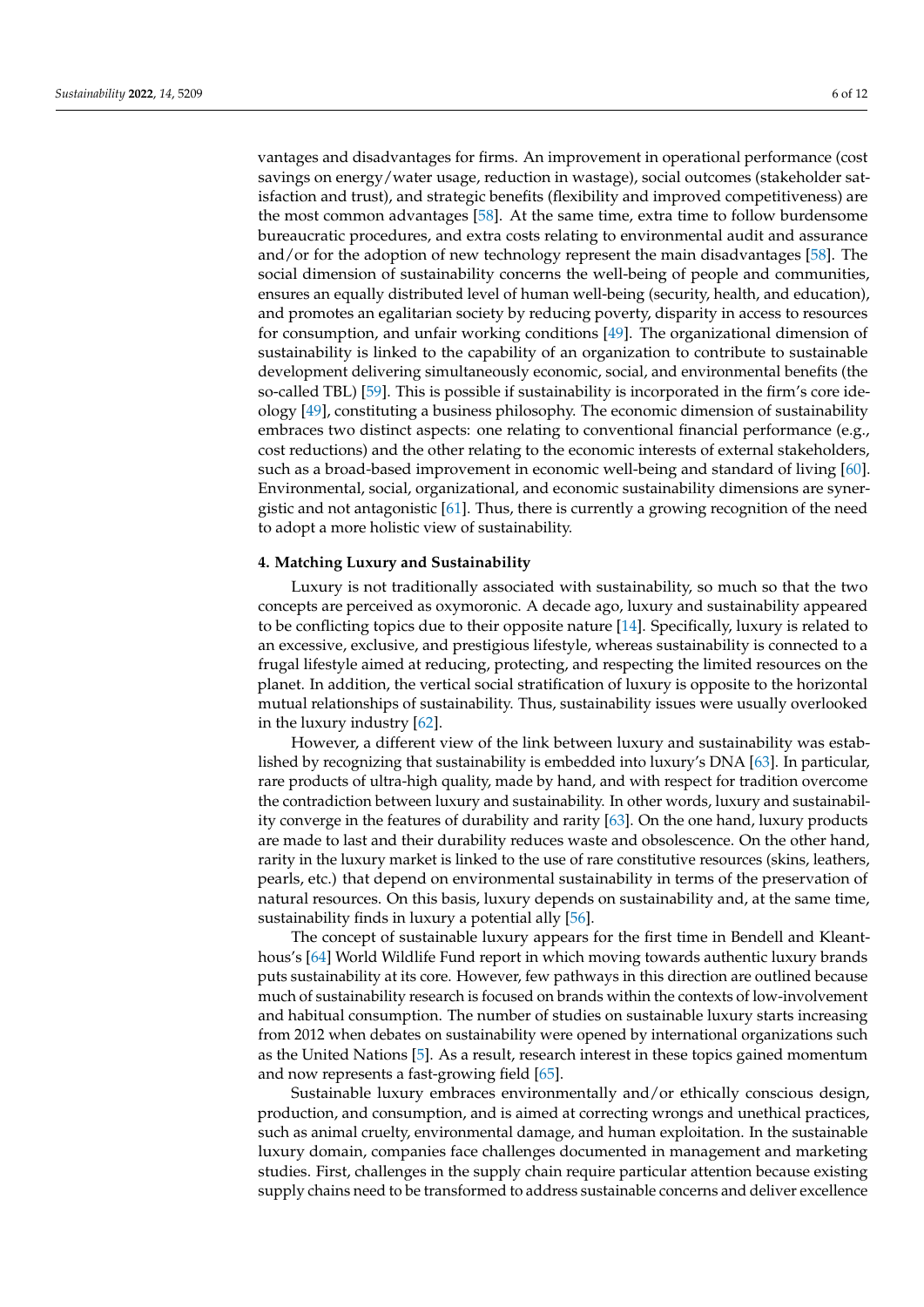beyond shallow glamour. For instance, environmental preservation drives luxury firms to redefine their sourcing, manufacturing, and distribution processes, gaining efficiency, fostering innovation, and increasing brand value [\[43\]](#page-10-32). However, this transformational shift is hindered by barriers such as supply chain complexity, commercial pressures, and power distribution [\[66\]](#page-11-19). A second significant challenge is related to the effective embeddedness of sustainability into the strategic management of luxury firms. Carcano [\[67\]](#page-11-20) identified four strategic archetypes that differ with respect to internal sustainability orientation (employees, governance structure) versus external sustainability orientation (environment, community) and with respect to the strategic approach (either corporate or spread across the company). An interesting strategic implication concerns the disruptive power of attempts to match luxury with sustainability [\[68\]](#page-11-21). In particular, the introduction of sustainable luxury products implies innovation in both consumption and production, increasing the difficulties for incumbents to remain competitive. In this scenario, the luxury market battle is not only economic and financial (e.g., market share, sale, and profit) but also involves sustainable initiatives to acquire new customers because sustainability allows firms to differentiate their offerings [\[62\]](#page-11-15). This reveals that sustainability is usually implemented to positively affect consumers' perceptions and purchase decisions. Thus, sustainability can act as a consumption driver above all for younger consumers, such as millennials and Generation Z [\[69\]](#page-11-22). Millennials demand that their favourite brands behave responsibly and ethically while maintaining an aura of luxury. An increase in sustainable consumer habits is positively correlated with an increase in luxury product consumption, and Generation Z will continue this shift in sustainable luxury consumption [\[70\]](#page-11-23).

Despite the important body of knowledge on sustainable luxury, there is a need to further clarify the extent to which luxury and sustainability can be harmonized [\[8\]](#page-9-7). From a strategic point of view, sustainable activities comprise "the scope of design, production and consumption that is environmentally or ethically conscious ( . . . ) and oriented towards correcting various perceived wrongs within the luxury industry" [\[71\]](#page-11-24) (p. 406). This leaves luxury brands with a wide range of possible sustainable activities to undertake, either internally or externally: On the one hand, companies are promoting sustainable behaviours within their own supply chain (e.g., reducing the environmental impact at various stages of production, sustainable sourcing, promoting inclusivity, ethical wages); on the other, they turn to community by supporting causes either directly (e.g., donations, subscriptions) or indirectly (e.g., partnerships, social media campaigns) [\[72\]](#page-11-25).

In light of these considerations, emerging technologies take on a new prominence, as they allow companies to develop new forms of relationships with luxury customers, especially in communication terms. Communication aspects of sustainability activities tend to be oriented towards increasing the brand's value [\[73\]](#page-11-26) rather than informing about the business's impact. By this logic, the communication strategy is aimed at focusing on a harmonious convergence between luxury and sustainability by demonstrating that the indulgent promises of luxury with a sustainability consciousness are kept [\[74\]](#page-11-27). Flagship stores are considered useful channels to better communicate the togetherness between luxury and sustainability, and the usage of multisensory signals improves the effectiveness of messages. While such deployment of the offline channel reflects the traditional role attributed to the store [\[30\]](#page-10-19), the online channel offers many opportunities for luxury companies to engage their customers in their sustainability communications. The major advantage of the digital environment is that it brings companies and consumers closer together, enabling multiple interactions initiated by either the company or the consumer [\[75\]](#page-11-28), and it also allows personalized and tailored communications that have a greater impact [\[76\]](#page-11-29). We suggest that such closeness, which is nourished daily through a company's active presence in multiple online social contexts, has been crucial to convey the new sustainable orientation of luxury brands to consumers and other incumbent stakeholders, as well as the numerous pressures from consumers and other incumbent stakeholders. In this way, companies can exploit the digital environment of exchange to promote their own sustainable actions to consumers, and, in turn, expose them to the brand's promotion of a sustainable culture. As shown by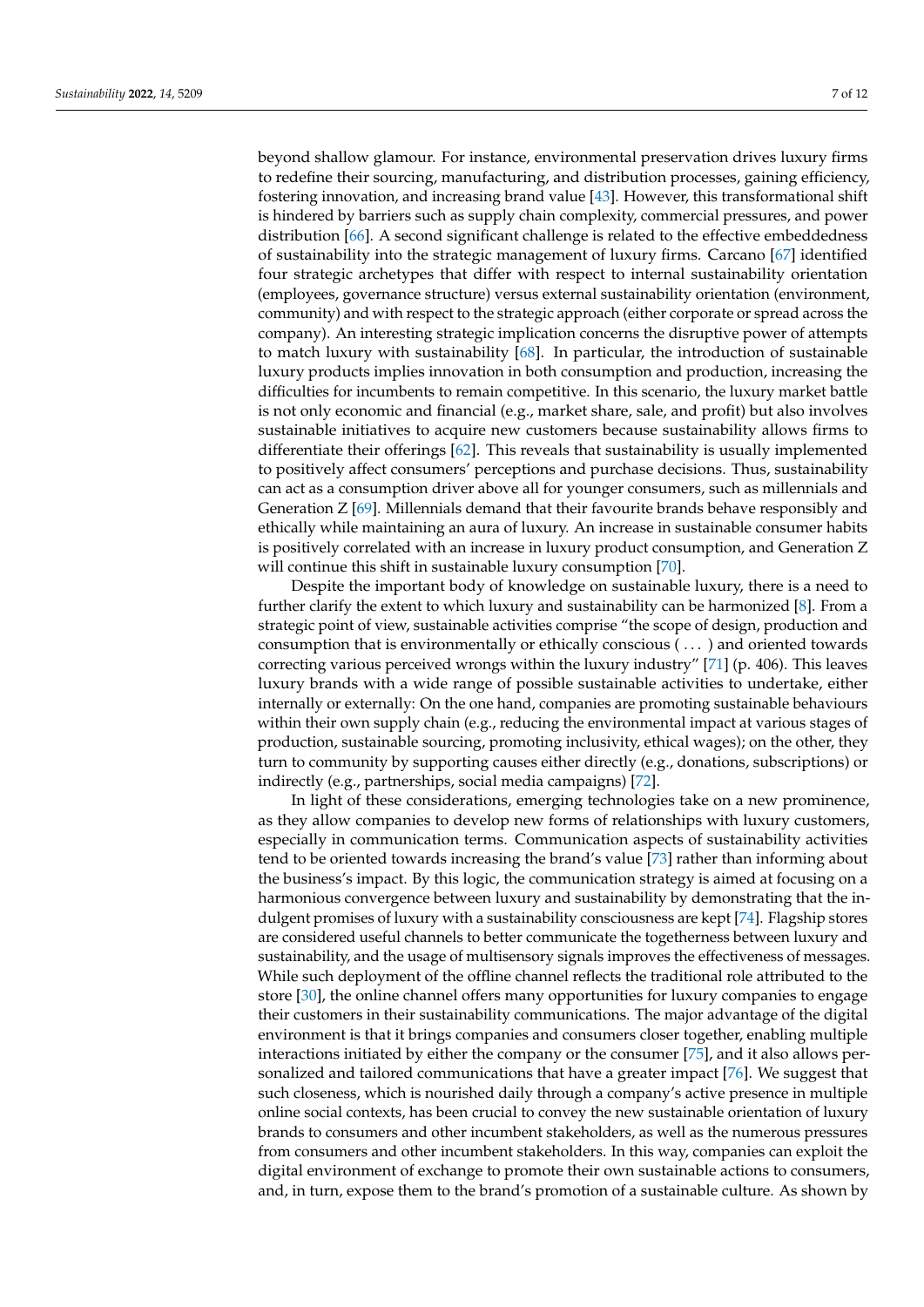Gautam and Sharma [\[77\]](#page-11-30), building digital relationships with consumers has an influential effect on adoption and purchase intention for luxury fashion brands; Hasbullah et al. [\[78\]](#page-12-0) later investigated how communities can affect sustainable luxury fashion purchases, in terms of endorsement and community feeling, through user-generated media content. In order to promote sustainable behaviours, brands must take into account the need to relate to their customers on a regular basis.

Obviously, it is important that communication efforts avoid being perceived as luxury "greenwashing": Organizations should not engage in unsubstantiated ethical and sustainability claims that lead to reputational risks and an increase in consumer cynicism and mistrust [\[79\]](#page-12-1). Generally, it is good practice that the perceived authenticity of a brand must match the credibility of its ethical or sustainable claims. Third-party control over sustainable practices in luxury is limited to few and recently established organizations, such as Positive Luxury's Butterfly Mark; therefore, most information on sustainability is shared by companies themselves. Miscommunication, either intended or erroneous, might be detrimental to a brand's reputation, undermining the relationship it has established with its customers.

#### **5. Sustainable Luxury: Preliminary Remarks**

As argued in the previous sections of this chapter, positive relationships exist between luxury and sustainability, and the way to the promising possibility of convergence to sustainable luxury has been paved. In this context, managerial studies have contributed to the body of knowledge in this domain, but the need for a future research agenda along several paths arises.

First, research should provide further evidence of the ways in which organizations can most effectively produce and sell their sustainable luxury offerings. Hence, product categories that are most suited to combining luxury and sustainability should be better identified since luxury is a large industry embracing a wide range of different products. At the same time, there is a need to understand how organizations across the diverse luxury sector can adopt more deeply sustainable practices. In this vein, the relationships between organizational values, luxury, and sustainability could be emphasized more in future studies. In addition, scholars conducting research in the organizational field could investigate the potential new opportunities offered by digital transformation and its tools, such as the Internet of Things, blockchain, cloud service platforms, recovery technologies, and other Industry 4.0 technologies in the sustainable luxury domain. Questions about how sustainable activities influence both staff motivation and work satisfaction still offer room for further research activities from the organizational perspective of luxury businesses. Additionally, strategies for communicating sustainable activities represent another topic to be investigated in depth. An interesting theme focuses on the balance between the accomplishment of sustainability credentials and the maintenance of luxury's exclusive allure.

Within the context of sustainable luxury, other fruitful directions for research concern the key characteristics of sustainable luxury consumers in terms of their motives, attitudes, and behaviours behind the consumption of sustainable luxury. In this regard, a possible under-researched area constitutes new ways of liquid consumption and collaborative fashion consumption that includes gifting, sharing, lending, second-hand purchasing, renting, and leasing. Beyond purchase behaviours, knowledge of post-purchase behaviours is also crucial to create sustainable luxury experiences.

### **6. Contributors to Special Issue**

Today, sustainable marketing practices are important for developing a more comprehensive understanding of consumers' purchase decisions in a digital marketing environment. The contributions to this Special Issue are varied and interdisciplinary in their perspectives. The paper written by Herman Donner and Michael Steep entitled "Monetizing the IoT Revolution" investigates the IoT revolution and the impacts it produces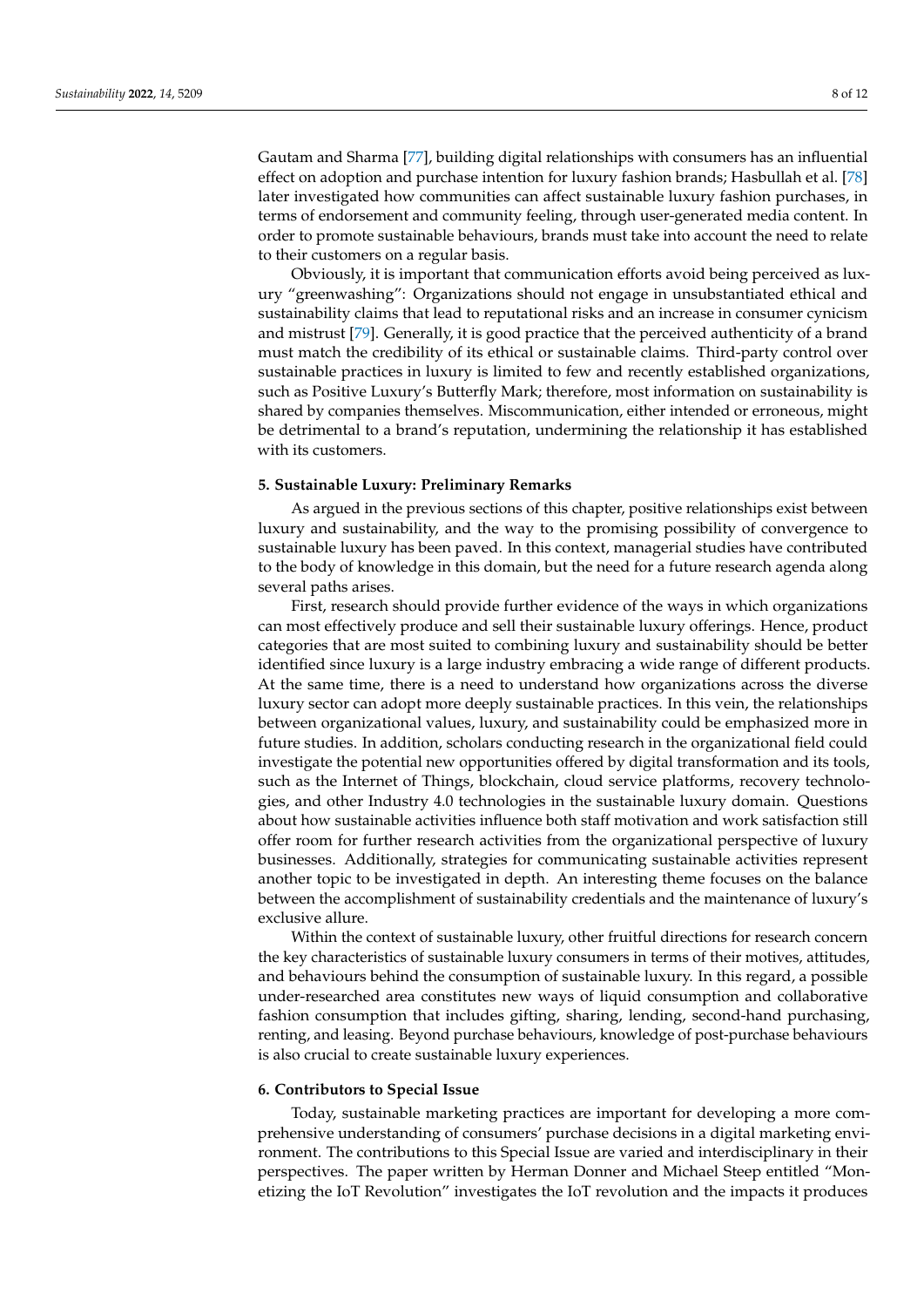on business models in terms of personalised offers. YunJu Kim and Jong Woo Jun, in their paper "Factors Affecting Sustainable Purchase Intentions of SNS Emojis: Modeling the Impact of Self-Presentation", examines the combination of nascent digital tools and sustainability, particularly the relationships between social psychological antecedents and SNS users' intention to purchase emojis as antecedent to understand how to promote a more sustainable consumption of Social Networking Service (SNS) emojis. David Vrtana, Anna Krizanova, Eva Skorvagova and Katarina Valaskova's paper, entitled "Exploring the Affective Level in Adolescents in Relation to Advertising with a Selected Emotional Appeal", focuses on the relation between communication and emotions and highlights that the perception of advertising on adolescents is a key factor in the survival of subjective emotional states. Ke Zhang and Kineta Hung's paper, entitled "The Effect of Natural Celebrity–Brand Association and Para-Social Interaction in Advertising Endorsement for Sustainable Marketing", focuses on how brand communications interact with sustainability, demonstrating the link between celebrity endorsement and sustainable marketing strategies. Gordon Bowen, Dominic Appiah and Sebastian Okafor's paper, entitled "The Influence of Corporate Social Responsibility (CSR) and Social Media on the Strategy Formulation Process", offers granular insights into the influence of CRS on strategy formulation. The Special Issue ends with the paper "Discovering the Role of Emotional and Rational Appeals and Hidden Heterogeneity of Consumers in Advertising Copies for Sustainable Marketing" by Cheong Kim, Hyeon Gyu Jeon and Kun Chang Lee, who have tried to reveal the role of emotional and rational appeals, as well as the hidden heterogeneity of consumers, in the appeal–value–trust–satisfaction–WOM framework.

**Author Contributions:** Conceptualization, S.R.; investigation, S.R.; writing—original draft preparation, S.R.; writing—review and editing, W.O. All authors have read and agreed to the published version of the manuscript.

**Funding:** This research received no external funding.

**Institutional Review Board Statement:** Not applicable.

**Informed Consent Statement:** Not applicable.

**Data Availability Statement:** Not applicable.

**Conflicts of Interest:** The authors declare no conflict of interest.

## **References**

- <span id="page-9-0"></span>1. Ozuem, W.; Ranfagni, S.; Willis, M.; Roval, S.; Howell, K. Exploring customers' responses to online service failure and recovery strategies during COVID-19 pandemic: An actor-network theory perspective. *Psychol. Mark.* **2021**, *38*, 1440–1459. [\[CrossRef\]](http://doi.org/10.1002/mar.21527) [\[PubMed\]](http://www.ncbi.nlm.nih.gov/pubmed/34539054)
- <span id="page-9-1"></span>2. Bain and Co. The Future of Luxury: Bouncing Back from COVID-19. Available online: [https://www.bain.com/insights/the](https://www.bain.com/insights/the-future-of-luxury-bouncing-back-from-COVID-19/)[future-of-luxury-bouncing-back-from-COVID-19/](https://www.bain.com/insights/the-future-of-luxury-bouncing-back-from-COVID-19/) (accessed on 4 April 2022).
- <span id="page-9-2"></span>3. Jain, S. Factors affecting sustainable luxury purchase behavior: A conceptual framework. *J. Int. Consum. Mark.* **2019**, *31*, 130–146. [\[CrossRef\]](http://doi.org/10.1080/08961530.2018.1498758)
- <span id="page-9-3"></span>4. Ali, A.; Xiaoling, G.; Ali, A.; Sherwani, M.; Muneeb, F.M. Customer motivations for sustainable consumption: Investigating the drivers of purchase behavior for a green-luxury car. *Bus. Strategy Environ.* **2019**, *28*, 833–846. [\[CrossRef\]](http://doi.org/10.1002/bse.2284)
- <span id="page-9-4"></span>5. Kunz, J.; May, S.; Schmidt, H.J. Sustainable luxury: Current status and perspectives for future research. *Bus. Res.* **2020**, *5*, 1–61. [\[CrossRef\]](http://doi.org/10.1007/s40685-020-00111-3)
- <span id="page-9-5"></span>6. Deloitte Global Powers of Luxury Goods 2021: Breakthrough Luxury. Available online: [https://www2.deloitte.com/global/en/](https://www2.deloitte.com/global/en/pages/consumer-business/articles/gx-cb-global-powers-of-luxury-goods.html) [pages/consumer-business/articles/gx-cb-global-powers-of-luxury-goods.html](https://www2.deloitte.com/global/en/pages/consumer-business/articles/gx-cb-global-powers-of-luxury-goods.html) (accessed on 4 April 2022).
- <span id="page-9-6"></span>7. Choi, T.M. Luxury fashion branding: Literature review, research trends, and research agenda. In *Fashion Branding and Consumer Behaviors, International Series on Consumer Science*; Choi, T.-M., Ed.; Springer: New York, NY, USA, 2014; pp. 7–16.
- <span id="page-9-7"></span>8. Pencarelli, T.; Ali Taha, V.; Škerháková, V.; Valentiny, T.; Fedorko, R. Luxury products and sustainability issues from the perspective of young Italian consumers. *Sustainability* **2020**, *12*, 245. [\[CrossRef\]](http://doi.org/10.3390/su12010245)
- <span id="page-9-8"></span>9. Cristini, H.; Kauppinen-Räisänen, H.; Barthod-Prothade, M.; Woodside, A. Toward a general theory of luxury: Advancing from workbench definitions and theoretical transformations. *J. Bus. Res.* **2017**, *70*, 101–107. [\[CrossRef\]](http://doi.org/10.1016/j.jbusres.2016.07.001)
- <span id="page-9-9"></span>10. Dubois, B.; Czellar, S.; Laurent, G. Consumer Segments Based on Attitudes toward Luxury: Empirical Evidence from Twenty Countries. *Mark. Lett.* **2005**, *16*, 115–128. [\[CrossRef\]](http://doi.org/10.1007/s11002-005-2172-0)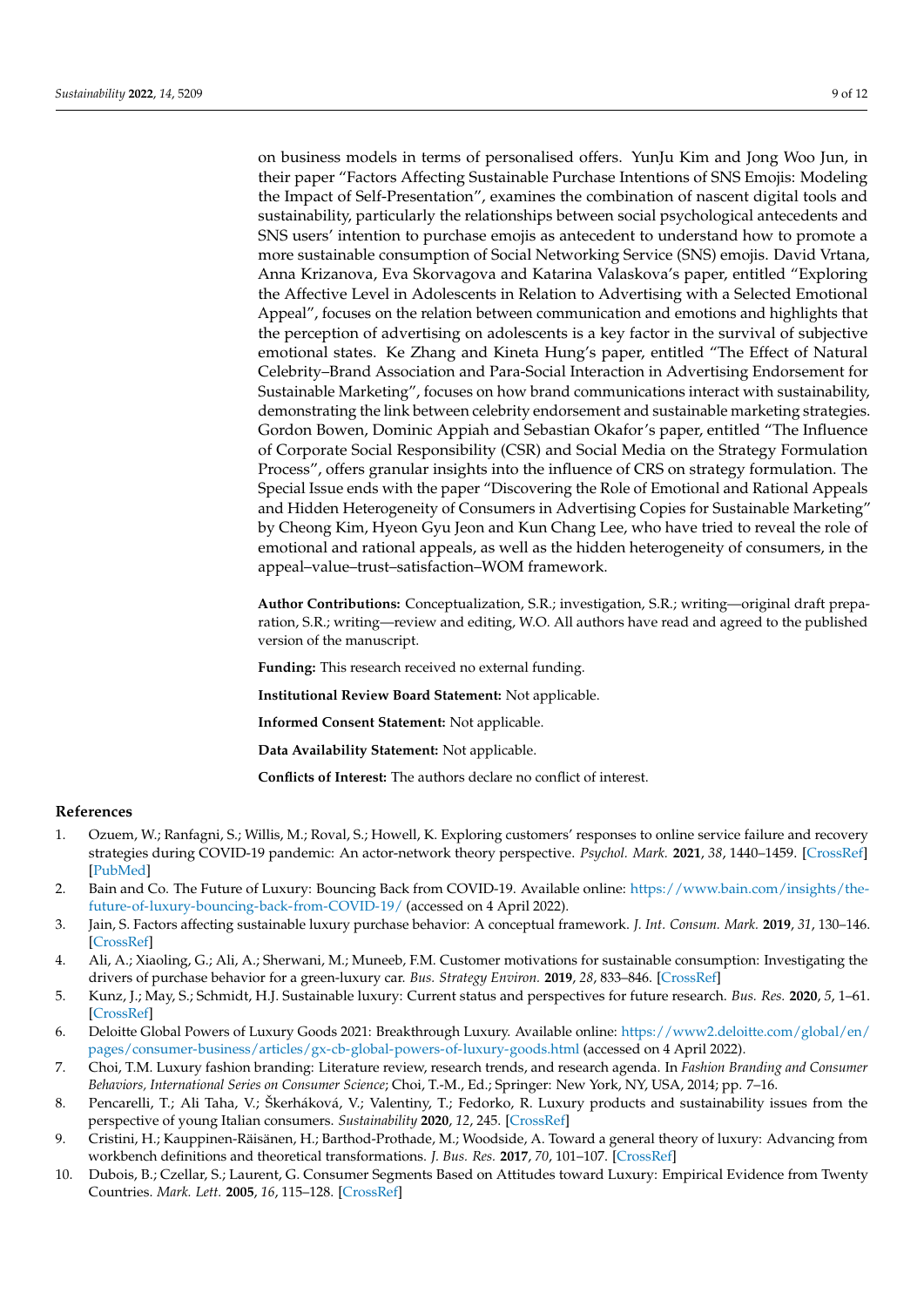- <span id="page-10-0"></span>11. Truong, Y.; McColl, R.; Kitchen, P. New Luxury Brand Positioning. *Brand Manag.* **2009**, *16*, 375–382. [\[CrossRef\]](http://doi.org/10.1057/bm.2009.1)
- <span id="page-10-1"></span>12. Wang, Z.; Yuan, R.; Luo, J.; Liu, M.J. Redefining "masstige" luxury consumption in the post-COVID era. *J. Bus. Res.* **2022**, *143*, 239–254. [\[CrossRef\]](http://doi.org/10.1016/j.jbusres.2022.01.057)
- <span id="page-10-2"></span>13. Eckhardt, G.M.; Belk, R.W.; Wilson, J.A.J. The rise of inconspicuous consumption. *J. Mark. Manag.* **2014**, *31*, 807–826. [\[CrossRef\]](http://doi.org/10.1080/0267257X.2014.989890)
- <span id="page-10-3"></span>14. Kapferer, J.N.; Michaut-Denizeau, A. Are millennials really more sensitive to sustainable luxury? A cross-generational international comparison of sustainability consciousness when buying luxury. *J. Brand Manag.* **2020**, *27*, 35–47. [\[CrossRef\]](http://doi.org/10.1057/s41262-019-00165-7)
- <span id="page-10-5"></span><span id="page-10-4"></span>15. Ko, E.; Costello, J.P.; Taylor, C.R. What is a luxury brand? *A new definition and review of the literature. J. Bus. Res.* **2019**, *99*, 405–413. 16. Kauppinen-Räisänen, H.; Gummerus, J.; von Koskull, C.; Cristini, H. The new wave of luxury: The meaning and value of luxury to the contemporary consumer. *Qual. Mark. Res. Int. J.* **2019**, *22*, 229–249. [\[CrossRef\]](http://doi.org/10.1108/QMR-03-2016-0025)
- <span id="page-10-6"></span>17. Dubois, B.; Paternault, C. Understanding the World of International Luxury Brands: The Dream Formula. *J. Advert. Res.* **1995**, *35*, 69–77.
- <span id="page-10-7"></span>18. Kapferer, J.N. Managing luxury brands. *J. Brand Manag.* **1997**, *4*, 251–259. [\[CrossRef\]](http://doi.org/10.1057/bm.1997.4)
- <span id="page-10-8"></span>19. Nueno, J.L.; Quelch, J.A. The mass marketing of luxury. *Bus. Horizons.* **1998**, *41*, 61–68. [\[CrossRef\]](http://doi.org/10.1016/S0007-6813(98)90023-4)
- <span id="page-10-9"></span>20. Vigneron, F.; Johnson, L.W. A review and a conceptual framework of prestige-seeking consumer behavior. *Acad. Mark. Sci. Rev.* **1999**, *1*, 1–15.
- <span id="page-10-10"></span>21. Phau, I.; Prendergast, G. Consuming luxury brands: The relevance of the "rarity principle". *J. Brand Manag.* **2000**, *8*, 122–138. [\[CrossRef\]](http://doi.org/10.1057/palgrave.bm.2540013)
- <span id="page-10-11"></span>22. Dubois, B.; Laurent, G.; Czellar, S. *Consumer Rapport to Luxury: Analyzing Complex and Ambivalent Attitudes*; Working Paper 736, 2001; HEC School of Management, Jouy-en-Josas: Paris, France, 2002.
- <span id="page-10-12"></span>23. Vickers, J.S.; Renand, F. The marketing of luxury goods: An exploratory study–three conceptual dimensions. *Mark. Rev.* **2003**, *3*, 459–478. [\[CrossRef\]](http://doi.org/10.1362/146934703771910071)
- <span id="page-10-13"></span>24. Vigneron, F.; Johnson, L.W. Measuring perceptions of brand luxury. *J. Brand Manag.* **2004**, *11*, 484–506. [\[CrossRef\]](http://doi.org/10.1057/palgrave.bm.2540194)
- <span id="page-10-14"></span>25. Beverland, M. Uncovering" theories-in-use": Building luxury wine brands. *Eur. J. Mark.* **2004**, *38*, 446–466. [\[CrossRef\]](http://doi.org/10.1108/03090560410518648)
- <span id="page-10-15"></span>26. Okonkwo, U. Sustaining the luxury brand on the internet. *J. Brand Manag.* **2009**, *16*, 302–310. [\[CrossRef\]](http://doi.org/10.1057/bm.2009.2)
- <span id="page-10-16"></span>27. Wiedmann, K.P.; Hennigs, N.; Siebels, A. Value-based segmentation of luxury consumption behavior. *Psychol. Mark.* **2009**, *26*, 625–651. [\[CrossRef\]](http://doi.org/10.1002/mar.20292)
- <span id="page-10-17"></span>28. Berthon, P.; Pitt, L.; Parent, M.; Berthon, J.P. Aesthetics and Ephemerality: Observing and Preserving the Luxury Brand. *Calif. Manag. Rev.* **2009**, *52*, 45–66. [\[CrossRef\]](http://doi.org/10.1525/cmr.2009.52.1.45)
- <span id="page-10-18"></span>29. Keller, K.L. Managing the growth tradeoff: Opportunities and Challenges in Luxury Branding. *J. Brand Manag.* **2009**, *16*, 290–301. [\[CrossRef\]](http://doi.org/10.1057/bm.2008.47)
- <span id="page-10-19"></span>30. Hagtvedt, H.; Patrick, V.M. The broad embrace of luxury: Hedonic potential as a driver of brand extendibility. *J. Consum. Psychol.* **2009**, *19*, 608–618. [\[CrossRef\]](http://doi.org/10.1016/j.jcps.2009.05.007)
- <span id="page-10-20"></span>31. Fionda, A.M.; Moore, C.M. The Anatomy of the luxury fashion brand. *J. Brand Manag.* **2009**, *16*, 347–363. [\[CrossRef\]](http://doi.org/10.1057/bm.2008.45)
- <span id="page-10-21"></span>32. Juggessur, J.; Cohen, G. Is fashion promoting counterfeit brands? *J. Brand Manag.* **2009**, *16*, 383–394. [\[CrossRef\]](http://doi.org/10.1057/bm.2008.46)
- <span id="page-10-22"></span>33. Kapferer, J.N.; Bastien, V. The specificity of luxury management: Turning marketing upside down. *J. Brand Manag.* **2009**, *16*, 311–322. [\[CrossRef\]](http://doi.org/10.1057/bm.2008.51)
- <span id="page-10-23"></span>34. Tynan, C.; McKechnie, S.; Chhuon, C. Co-creating value for luxury brands. *J. Bus. Res.* **2010**, *63*, 1156–1163. [\[CrossRef\]](http://doi.org/10.1016/j.jbusres.2009.10.012)
- <span id="page-10-24"></span>35. Sharma, A.; Soni, M.; Borah, S.B.; Haque, T. From silos to synergies: A systematic review of luxury in marketing research. *J. Bus. Res.* **2022**, *139*, 893–907. [\[CrossRef\]](http://doi.org/10.1016/j.jbusres.2021.09.007)
- <span id="page-10-25"></span>36. Atwal, G.; Williams, A. *Luxury Brand Marketing—The Experience Is Everything! In Advances in Luxury Brand Management. Journal of Brand Management: Advanced Collections*; Kapferer, J.N., Kernstock, J., Brexendorf, T., Powell, S., Eds.; Palgrave Macmillan: Cham, Switzerland, 2017; pp. 43–57.
- <span id="page-10-26"></span>37. Kapferer, J.N. *Kapferer on Luxury: How Luxury Brands Can Grow Yet Remain Rare*; Kogan Page Publishers: London, UK, 2015.
- <span id="page-10-27"></span>38. Piotrowicz, W.; Cuthbertson, R. Introduction to the special issue information technology in retail: Toward omnichannel retailing. *Int. J. Electron. Commerce* **2014**, *18*, 5–16. [\[CrossRef\]](http://doi.org/10.2753/JEC1086-4415180400)
- <span id="page-10-28"></span>39. Ricca, M.; Robins, R. *Meta-Luxury: Brands and the Culture of Excellence*; Palgrave Macmillan: London, UK, 2012.
- <span id="page-10-29"></span>40. Ozuem, W.; Ranfagni, S. (Eds.) *The Art of Digital Marketing for Fashion and Luxury Brands: Marketspaces and Marketplaces*; Palgrave Macmillan: Cham, Switzerland, 2021.
- <span id="page-10-30"></span>41. Klein, J.F.; Falk, T.; Esch, F.R.; Gloukhovtsev, A. Linking pop-up brand stores to brand experience and word of mouth: The case of luxury retail. *J. Bus. Res.* **2016**, *69*, 5761–5767. [\[CrossRef\]](http://doi.org/10.1016/j.jbusres.2016.04.172)
- <span id="page-10-31"></span>42. Baker, J.; Ashill, N.; Amer, N.; Diab, E. The internet dilemma: An exploratory study of luxury firms' usage of internet-based technologies. *J. Retail. Consum. Serv.* **2018**, *41*, 37–47. [\[CrossRef\]](http://doi.org/10.1016/j.jretconser.2017.11.007)
- <span id="page-10-32"></span>43. Kapferer, J.N.; Bastien, V. *The Luxury Strategy: Break the Rules of Marketing to Build Luxury Brands*; Kogan Page: London, UK, 2012.
- <span id="page-10-33"></span>44. WCED (World Commission on Environment and Development). *Our Common Future*; Oxford University Press: Oxford, UK, 1987.
- <span id="page-10-34"></span>45. United Nations. World Summit on Sustainable Development. Johannesburg. 2002. Available online: [http://www.johannesburg.](http://www.johannesburg.org) [org](http://www.johannesburg.org) (accessed on 4 April 2022).
- <span id="page-10-35"></span>46. Purvis, B.; Mao, Y.; Robinson, D. Three pillars of sustainability: In search of conceptual origins. *Sustain. Sci.* **2019**, *14*, 681–695. [\[CrossRef\]](http://doi.org/10.1007/s11625-018-0627-5)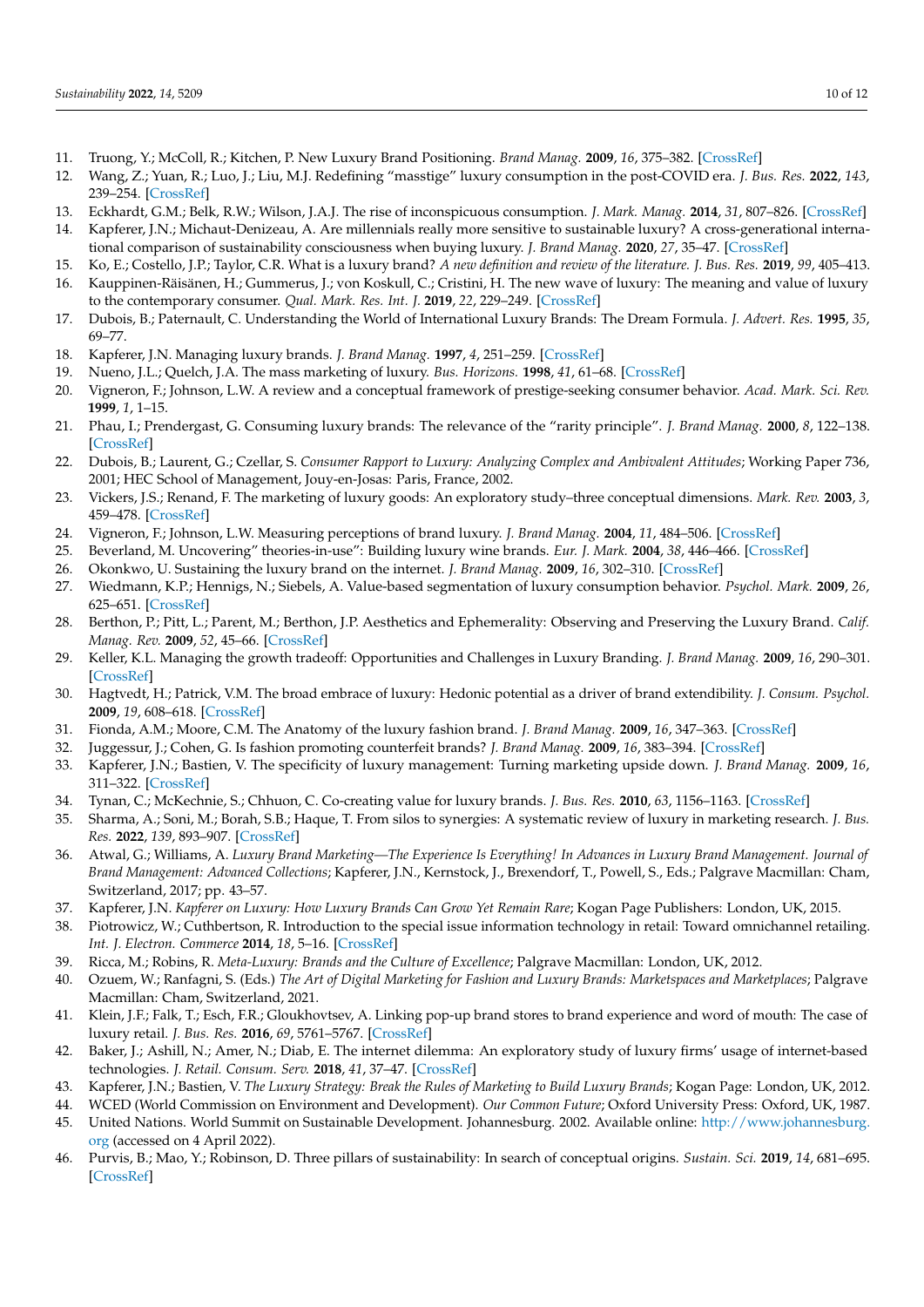- <span id="page-11-0"></span>47. Elkington, J. Towards the sustainable corporation: Win-win-win business strategies for sustainable development. *Calif. Manag. Rev.* **1994**, *36*, 90–100. [\[CrossRef\]](http://doi.org/10.2307/41165746)
- <span id="page-11-1"></span>48. Kajikawa, Y.; Tacoa, F.; Yamaguchi, K. Sustainability science: The changing landscape of sustainability research. *Sustain. Sci.* **2014**, *9*, 431–438. [\[CrossRef\]](http://doi.org/10.1007/s11625-014-0244-x)
- <span id="page-11-2"></span>49. Closs, D.J.; Speier, C.; Meacham, N. Sustainability to Support End-to-End Value Chains: The Role of Supply Chain Management. *J. Acad. Mark. Sci.* **2011**, *39*, 101–116. [\[CrossRef\]](http://doi.org/10.1007/s11747-010-0207-4)
- <span id="page-11-3"></span>50. Berns, M.; Townend, A.; Khayat, Z.; Balagopal, B.; Reeves, M.; Hopkins, M.; Kruschwitz, N. The Business of Sustainability: What it Means to Managers Now. *Sloan Manag. Rev.* **2009**, *51*, 20–26.
- <span id="page-11-4"></span>51. Pullman, M.E.; Meloni, M.J.; Carter, C.R. Food for Thought: Social Versus Environmental Sustainability Practices and Performance Outcomes. *J. Supply Chain. Manag.* **2009**, *45*, 38–55. [\[CrossRef\]](http://doi.org/10.1111/j.1745-493X.2009.03175.x)
- <span id="page-11-5"></span>52. Dyllick, T.; Hockerts, K. Beyond the Business Case for Corporate Sustainability. *Bus. Strategy Environ.* **2002**, *11*, 130–141. [\[CrossRef\]](http://doi.org/10.1002/bse.323)
- <span id="page-11-6"></span>53. Montiel, I. Corporate social responsibility and corporate sustainability: Separate pasts, common futures. *Organ. Environ.* **2008**, *21*, 245–269. [\[CrossRef\]](http://doi.org/10.1177/1086026608321329)
- <span id="page-11-7"></span>54. Margolis, J.D.; Walsh, J.P. *People and Profits: The Search for a Link between a Company's Social and Financial Performance*; Erlbaum Associates: Mahway, NJ, USA, 2001.
- <span id="page-11-8"></span>55. Ambec, S.; Lanoie, P. Does it Pay to be Green? A Systematic Overview. *Acad. Manag. Perspect.* **2008**, *22*, 45–62.
- <span id="page-11-9"></span>56. Guercini, S.; Ranfagni, S. Sustainability and luxury: The Italian case of a supply chain based on native wools. *J. Corp. Citizsh.* **2013**, *52*, 76–89. [\[CrossRef\]](http://doi.org/10.9774/GLEAF.4700.2013.de.00008)
- <span id="page-11-10"></span>57. OECD. *Environmental Strategy for the First Decade of the 21st Century*; OECD: Paris, France, 2001.
- <span id="page-11-11"></span>58. Ciasullo, M.V.; Montera, R.; Douglas, A. Environmental sustainability and board independence: What effects on innovation ambidexterity? *Corp. Gov. Res. Dev. Studies* **2020**, *1*, 41–63.
- <span id="page-11-12"></span>59. Hart, S.L.; Milstein, M.B. Creating sustainable value. *Acad. Manag. Exec.* **2003**, *17*, 56–69. [\[CrossRef\]](http://doi.org/10.5465/ame.2003.10025194)
- <span id="page-11-13"></span>60. Sheth, J.N.; Nirmal, K.S.; Shanthi, S. Mindful Consumption: A Customer-centric Approach to Sustainability. *J. Acad. Mark. Sci.* **2011**, *39*, 21–29. [\[CrossRef\]](http://doi.org/10.1007/s11747-010-0216-3)
- <span id="page-11-14"></span>61. Rodríguez Díaz, M.; Espino Rodríguez, T.F. Determining the sustainability factors and performance of a tourism destination from the stakeholders' perspective. *Sustainability* **2016**, *8*, 951. [\[CrossRef\]](http://doi.org/10.3390/su8090951)
- <span id="page-11-15"></span>62. Shashi, B.; Centobelli, P.; Cerchione, R.; Mittal, A. Managing sustainability in luxury industry to pursue circular economy strategies. *Bus. Strategy Environ.* **2021**, *30*, 432–462. [\[CrossRef\]](http://doi.org/10.1002/bse.2630)
- <span id="page-11-16"></span>63. Kapferer, J.N. All that glitters is not green: The challenge of sustainable luxury. *Eur. Bus. Rev.* **2010**, *2*, 40–45.
- <span id="page-11-17"></span>64. Bendell, J.; Kleanthous, A. Deeper Luxury. Available online: [http://assets.wwf.org.uk/downloads/luxury\\_report.pdf](http://assets.wwf.org.uk/downloads/luxury_report.pdf) (accessed on 4 April 2022).
- <span id="page-11-18"></span>65. Karatzas, S.; Kapoulas, A.; Priporas, C.V. Consumers' perceptions on complexity and prospects of ethical luxury: Qualitative insights from Taiwan. *Australas. Mark. J.* **2019**, *27*, 224–232. [\[CrossRef\]](http://doi.org/10.1016/j.ausmj.2019.08.001)
- <span id="page-11-19"></span>66. Karaosman, H.; Perry, P.; Brun, A.; Morales-Alonso, G. Behind the runway: Extending sustainability in luxury fashion supply chains. *J. Bus. Res.* **2020**, *117*, 652–663. [\[CrossRef\]](http://doi.org/10.1016/j.jbusres.2018.09.017)
- <span id="page-11-20"></span>67. Carcano, L. Strategic management and sustainability in luxury companies: The IWC Case. *J. Corp. Citizsh.* **2013**, *52*, 36–54. [\[CrossRef\]](http://doi.org/10.9774/GLEAF.4700.2013.de.00006)
- <span id="page-11-21"></span>68. Gardetti, M.A.; Torres, A.L. (Eds.) *Sustainable Luxury*; Greenleaf Publishing: Austin, TX, USA, 2013.
- <span id="page-11-22"></span>69. Atkinson, S.D.; Kang, J. New luxury: Defining and evaluating emerging luxury trends through the lenses of consumption and personal values. *J. Prod. Brand Manag.* **2022**, *31*, 3–17. [\[CrossRef\]](http://doi.org/10.1108/JPBM-09-2020-3121)
- <span id="page-11-23"></span>70. Danzinger, P.N. 3 Ways Millennials and Gen-Z Consumers are Radically Transforming the Luxury Market. Available online: [www.forbes.com/sites/pamdanziger/2019/05/29/3-ways-millennials-and-gen-z-consumers-are-radicallytransforming](www.forbes.com/sites/pamdanziger/2019/05/29/3-ways-millennials-and-gen-z-consumers-are-radicallytransforming-the-luxury-market/#6bbb3685479f)[the-luxury-market/#6bbb3685479f](www.forbes.com/sites/pamdanziger/2019/05/29/3-ways-millennials-and-gen-z-consumers-are-radicallytransforming-the-luxury-market/#6bbb3685479f) (accessed on 4 April 2022).
- <span id="page-11-24"></span>71. Athwal, N.; Wells, V.K.; Carrigan, M.; Henninger, C.E. Sustainable luxury marketing: A synthesis and research agenda. *Int. J. Manag. Rev.* **2019**, *21*, 405–426. [\[CrossRef\]](http://doi.org/10.1111/ijmr.12195)
- <span id="page-11-25"></span>72. Karaosman, H.; Marshall, D.; Brun, A. Does the devil wear Prada? Lessons in Supply Chain sustainability from Luxury Fashion. *Eur. Bus. Rev.* **2020**, 103–108.
- <span id="page-11-26"></span>73. Sthapit, A.; Jo, G.-Y.; Hwang, Y.-Y. Communicating responsible luxury brand: The role of luxury-CSR fit and dispositional consensus on brand evaluation. *J. Distrib. Sci.* **2017**, *15*, 7–14. [\[CrossRef\]](http://doi.org/10.15722/jds.15.2.201702.7)
- <span id="page-11-27"></span>74. Wong, J.Y.; Dhanesh, G.S. Communicating corporate social responsibility (CSR) in the luxury industry: Managing CSR-luxury paradox online through acceptance strategies of coexistence and convergence. *Manag. Commun. Quarterl.* **2017**, *31*, 88–112. [\[CrossRef\]](http://doi.org/10.1177/0893318916669602)
- <span id="page-11-28"></span>75. Beck, N.; Rygl, D. Categorization of multiple channel retailing in Multi-, Cross-, and Omni-Channel Retailing for retailers and retailing. *J. Retail. Consum. Serv.* **2015**, *27*, 170–178. [\[CrossRef\]](http://doi.org/10.1016/j.jretconser.2015.08.001)
- <span id="page-11-29"></span>76. Schreiner, T.; Rese, A.; Baier, D. Multichannel personalization: Identifying consumer preferences for product recommendations in advertisements across different media channels. *J. Retail. Consum. Serv.* **2019**, *48*, 87–99. [\[CrossRef\]](http://doi.org/10.1016/j.jretconser.2019.02.010)
- <span id="page-11-30"></span>77. Gautam, V.; Sharma, V. The mediating role of customer relationship on the social media marketing and purchase intention relationship with special reference to luxury fashion brands. *J. Promot. Manag.* **2017**, *23*, 872–888. [\[CrossRef\]](http://doi.org/10.1080/10496491.2017.1323262)